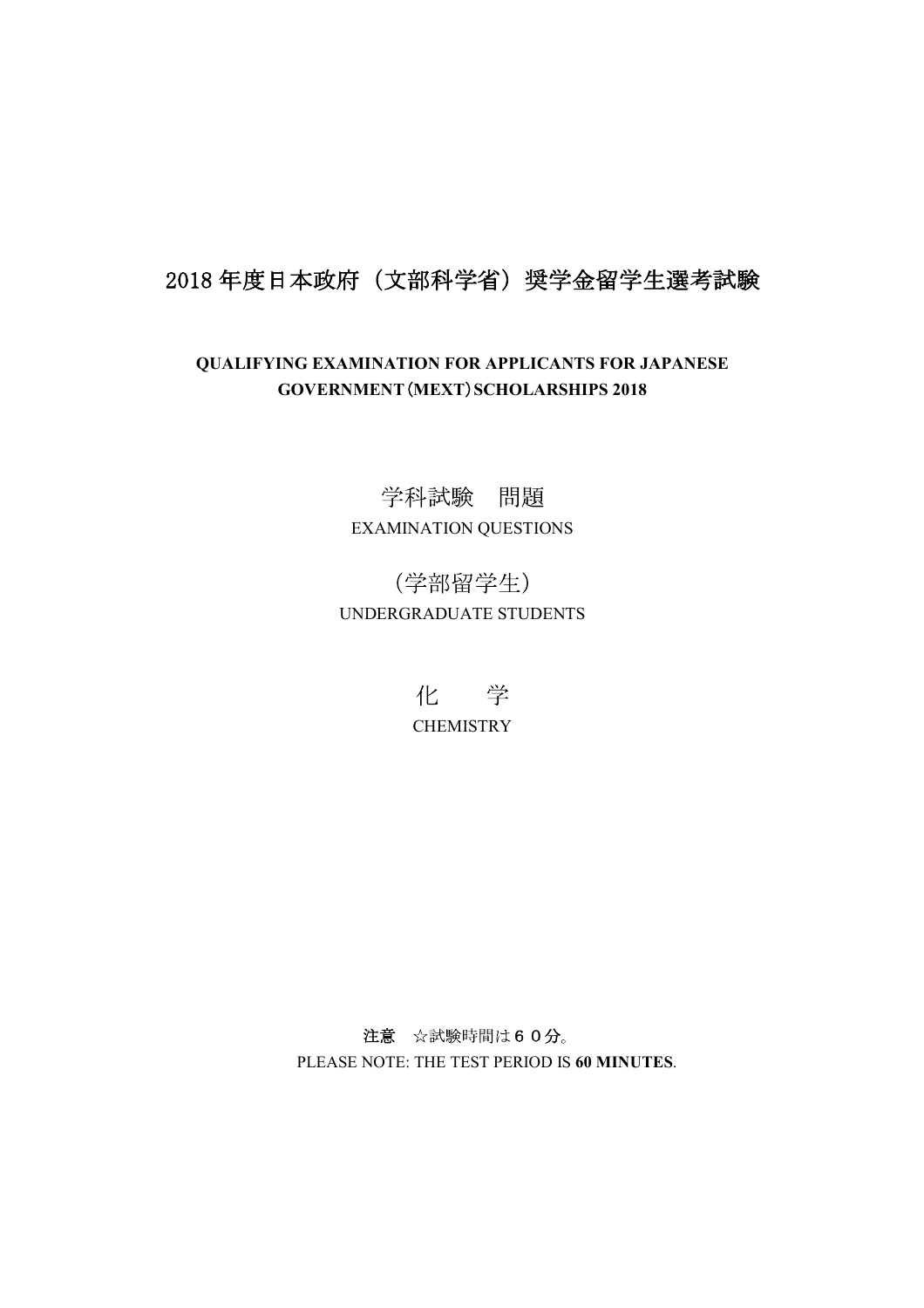(2018)

|                  | Nationality |                                                      | No. |  |       |  |
|------------------|-------------|------------------------------------------------------|-----|--|-------|--|
| <b>CHEMISTRY</b> | Name        | (Please print full name, underlining<br>family name) |     |  | Marks |  |

I Write the reference number of the correct answer.

(1) Which of the atoms 1) to 4) has the largest electron affinity?

1) N 2) O 3) F 4) Ne

(2) Which of the ions 1) to 4) has the largest ionic radius?

1)  $Li^+$  2)  $Na^+$  3)  $K^+$  4)  $Rb^+$ 

(3) Which of the molecules 1) to 4) has a linear shape?

1) H<sub>2</sub>O 2) H<sub>2</sub>O<sub>2</sub> 3) CO<sub>2</sub> 4) NO<sub>2</sub>

(4) Which of the substances 1) to 4) has the highest boiling point?

1) HF 2) HCl 3) HBr 4) HI

(5) Which of the descriptions 1) to 4) is not correct for the properties of silver and gold?

- 1) Both have high electrical conductivity.
- 2) Both have high thermal conductivity.
- 3) Both dissolve in nitric acid.
- 4) Silver is more easily oxidized than gold.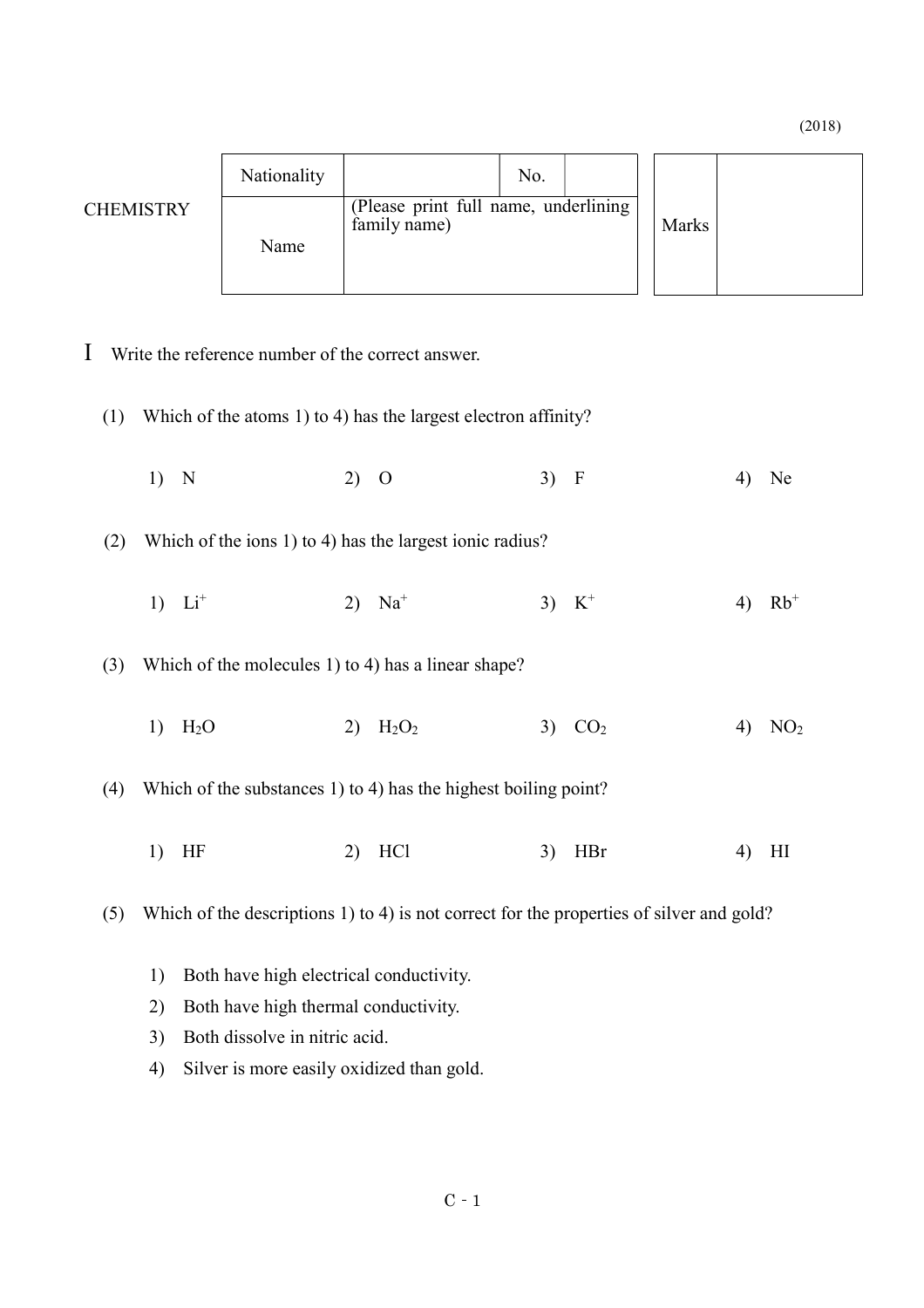- (6) Which of reactions described in 1) to 4) is not accompanied by the generation of gas?
	- 1) Boiling water is added to magnesium.
	- 2) Hydrofluoric acid is added to silicon dioxide.
	- 3) Hydrochloric acid is added to calcium carbonate.
	- 4) Aqueous solution of sodium hydroxide is added to aluminum
- (7) Which of the descriptions 1) to 4) is not correct for ideal gas?
	- 1) The pressure is inversely proportional to the temperature at a constant volume.
	- 2) The volume is proportional to the temperature at a constant pressure.
	- 3) The pressure is inversely proportional to the volume at a constant temperature.

4) The pressure is proportional to the number of gas molecules or atoms at a constant volume and temperature.

II Give the appropriate numbers for  $(a \mid b)$  to  $(c \mid c)$  and the chemical equation for  $(d \mid b)$  in the sentences below.

 Sulfur dioxide reacts with oxygen to form sulfur trioxide. Further reaction of sulfur trioxide with water leads to the formation of sulfuric acid. The oxidation number of the sulfur atom is  $(a)$ for sulfur dioxide,  $($  b  $)$  for sulfur trioxide, and  $($  c  $)$  for sulfuric acid. Sulfur dioxide also reacts with hydrogen sulfide to form sulfur, the chemical equation of which is expressed as  $(d)$ .

III Calculate the values appropriate to ( a ) and ( b ) in the sentences below to two significant figures.

There is 10.0 mL of 0.30 mol  $L^{-1}$  AgNO<sub>3</sub> aqueous solution, which is added to 20.0 mL of 0.30 mol  $L^{-1}$  NaCl aqueous solution. This procedure leads to the precipitation of AgCl and equilibrium between solutes and the precipitate is achieved. The concentrations of  $Ag^+$  and Cl in the aqueous solution are estimated to be  $(a \cap a)$  and  $(b \cap a)$  mol  $L^{-1}$ , respectively. Here, the solubility product of AgCl is  $1.8 \times 10^{-10}$  mol<sup>2</sup> L<sup>-2</sup>.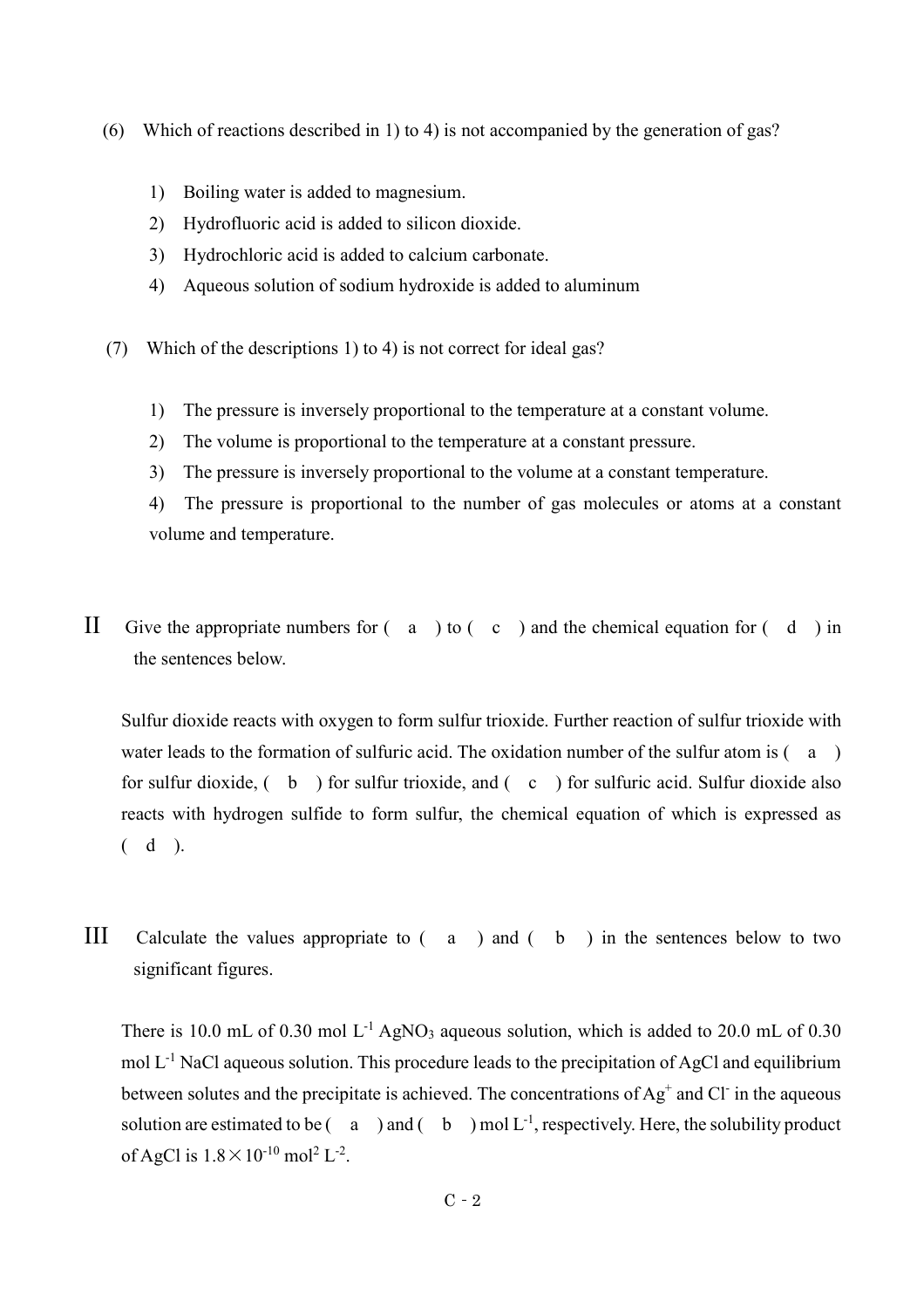IV Fill in  $(a) > (d)$  in the sentences below with the most appropriate values. Use the following values if necessary; the atomic weights of K, O, and H are 39, 16, and 1.0, respectively, and  $log 3 = 0.48$ . Calculate the values to two significant figures for  $(a)$  and  $(b)$ , and one to three significant figures for ( d ).

(1) Heat of 11.6 kJ was released when 11.2 g of KOH was completely dissolved in water. The heat of solution is  $(a)$  kJ mol<sup>-1</sup>. Water was more added to adjust 2.0 L of KOH solution. Next, 5.0 mL of this KOH solution was added to 10.0 mL of 0.10 mol L<sup>-1</sup> hydrochloric acid. The pH of the resultant solution is  $($  b  $)$ .

(2) The unit cell of NaCl crystal contains four  $Na<sup>+</sup>$  ions and four Cl ions. One Na<sup>+</sup> ion is surrounded by  $(c)$  Cl ions in the crystal. The ionic radii of Na<sup>+</sup> and Cl ions are 0.116 and 0.167 nm, respectively. Therefore, the edge length of the unit cell is  $(d)$  nm.

V Outlined here are the synthetic processes of organic compounds using ethylene as a starting material.

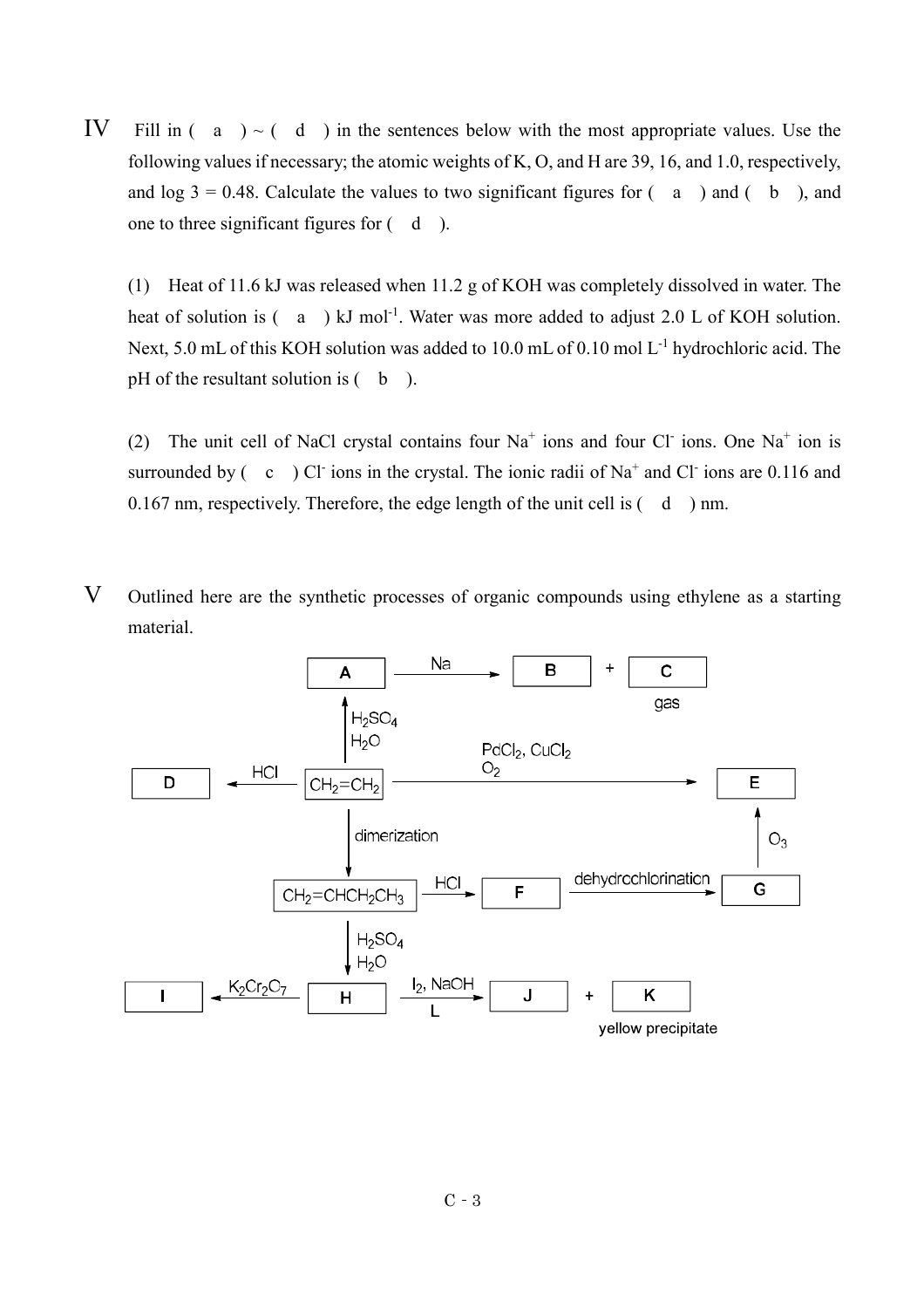(1) Select the appropriate structural formulas for the compounds  $\bf{A}$  to  $\bf{K}$  from 1) to 20).

1)  $CH_3CH_2Cl$  2)  $CH_3CH_3$  3)  $CH_3CH_2OH$  4)  $ClCH_2CH_2Cl$ 5) CICH<sub>2</sub>CH<sub>2</sub>OH 6)  $CH_3CHO$  7)  $CH_3COOH$  8)  $CH_2=CHCH_2CH_3$  9)  $CH_3CH=CHCH_3$  10) HCHO 12)  $N_2$  13)  $CH_3CH_2COONa$  14)  $CH_3CH_2CH_2CH_2CH_2CH_3$  15)  $CH_3$ -CH-CH<sub>2</sub>CH<sub>3</sub><br>CI 11) CHI $_3$ 16) CO<sub>2</sub> 17) H<sub>2</sub> 18) CH<sub>3</sub>-C-CH<sub>2</sub>CH<sub>3</sub> 19) CH<sub>3</sub>CH<sub>2</sub>ONa 20) CH<sub>3</sub>-CH-CH<sub>2</sub>CH<sub>3</sub><br>
O

(2) Select the appropriate name for the reaction  $\bf{L}$  from 1) to 5).

1) Iodoform reaction 2) Wacker reaction 3) ozonolysis 4) Fehling test 5) Biuret test

VI Answer the following questions.

(1) There is a hydrocarbon that satisfies the following three conditions. What is the molecular formula of the hydrocarbon.

- 1) The compound is an alicyclic hydrocarbon consisting of one ring.
- 2) The compound contains two double bonds in the ring and all the remaining bonds are single bonds.
- 3) The compound contains four more hydrogen atoms than the number of carbon atoms.
- (2) Which of the descriptions 1) to 6) are correct as characteristics of phenol? Select two.

1) insoluble in water 2) soluble in water and neutral 3) soluble in water and acidic 4) soluble in water and basic 5) undergo silver mirror reaction 6) show blue-violet when treated with iron(III) chloride solution

(3) Molecules 1) to 4) dissolve in ether. Which would move from the ether layer to the aqueous layer when a dilute hydrochloric acid solution is added to the ether solution, and the mixed solution is then shaken, and then left for a while until separation into two layers occurs?

1) benzene 2) phenol 3) benzoic acid 4) aniline

 $C - 4$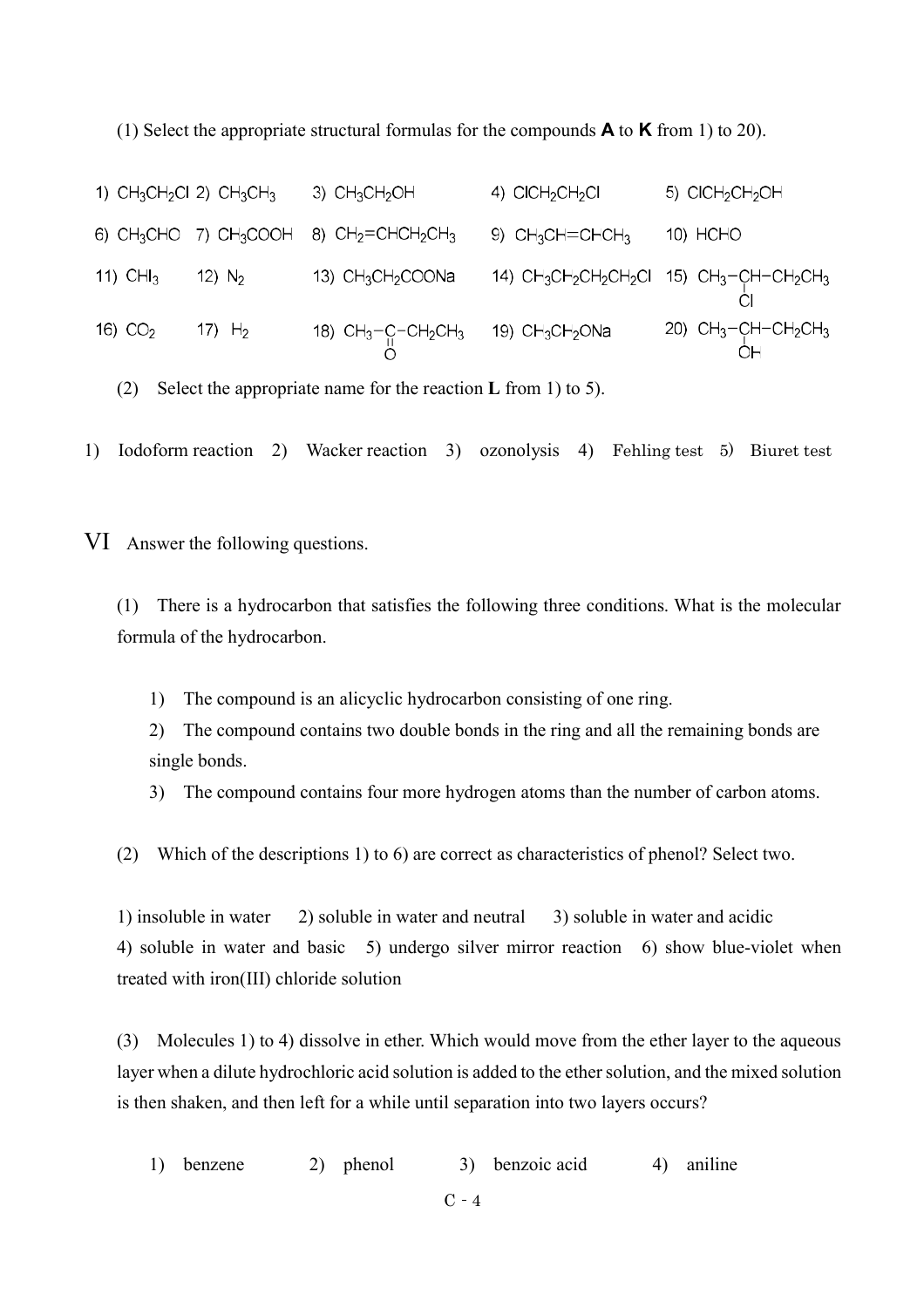(4) Molecules 1) to 4) dissolve in ether. Which would move from the ether layer to the aqueous layer when an aqueous solution of sodium hydrogen carbonate is added to the ether solution, and the mixed solution is shaken, and then left for a while until separation into two layers occurs?

1) benzene 2) phenol 3) salicylic acid 4) nitrobenzene

(5) Which of the amino acids 1) to 5) is a neutral amino acid?

1) HOOCH<sub>2</sub>C-CH-COOH 2) 
$$
H_2N(CH_2)_4
$$
-CH-COOH 3)  $H_2N$   
\n $NH_2$   $HH_2$   
\n2)  $H_2N(CH_2)_4$ -CH-COOH 3)  $HH_1H_2$   
\n3)  $HH_2$   $HH_2$   
\n4)  $HH_2$   $CH_2$ -CH-COOH 5) HOCH<sub>2</sub>-CH-COOH  $NH_2$   $NH_2$ 

(6) Which of the descriptions 1) to 6) are not correct. Select two.

 1) The boiling points of carboxylic acids are higher than those of alcohols which have a similar molecular weight.

 2) The melting points of carboxylic acids are lower than those of alcohols which have a similar molecular weight.

- 3) Carboxylic acids are stronger acids than carbonates.
- 4) Carboxylic acids easily form the dimers through hydrogen bonding.
- 5) Formic acid can function as a reducing reagent.
- 6) Acetic anhydride indicates acidity.

(7) How many structural isomers are possible for the compound with a molecular formula of  $C_4H_{10}O?$